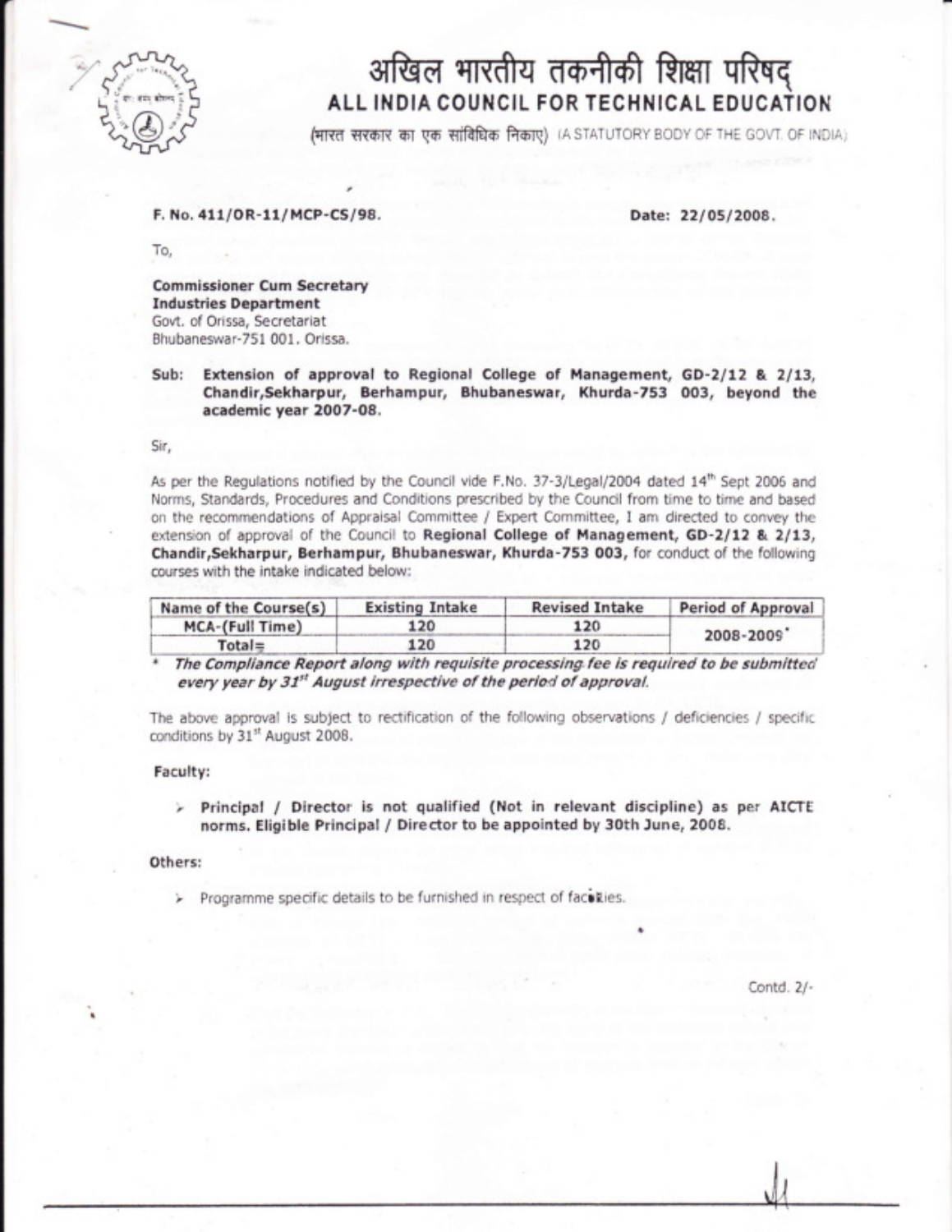# Note: The mandatory disclosure in prescribed format if not hosted on the website should be hosted by 31<sup>st</sup> May, 2008, failing which action would be initiated as per the rules and regulations of the AICTE including No Admission / Withdrawal of approval.

The institution is required to submit two copies of the Compliance Report, indicating the rectification of deficiencies along with mandatory disclosure and details of faculty recruited for each course in the prescribed format (available at AICTE Website www.aicte.ernet.in) to the concerned Regional Office latest by 31st August 2008 for consideration of approval beyond the session 2008-09. It may be noted that all the institutions are required to submit the Compliance Report along with requisite processing fee by 31st August, every year, irrespective of the period of

The Compliance Report must be accompanied with a processing fee of Rs. 40,000/- in the form of demand draft in the favour of Member Secretary, AICTE, payable at New Delhi. In the absence of processing fee the Compliance Report will not be entertained. Following the Compliance report, the Council would verify the status in respect of rectification of deficiencies through surprise random inspection without any prior notice.

The above approval if granted after rectification of deficiencies would be subject to the fulfillment of the following general conditions:

- That the management shall provide adequate funds for development of land and for  $\mathbf{1}$ providing related infrastructural, instructional and other facilities as per norms and standards laid down by the Council from time to time and for meeting recurring expenditure.
	- That the admission shall be made only after adequate infrastructure and all other  $(a)$ facilities are provided as per norms and guidelines of the AICTE.
		- That the admissions shall be made in accordance with the regulations notified by the  $(b)$ Council from time to time.
		- $(c)$ That the curriculum of the course, the procedure for evaluation/ assessment of students shall be in accordance with the norms prescribed by the AICTE.
		- That the Institution shall not allow closure of the Institution or discontinuation of the  $(d)$ course(s) or start any new course(s) or alter intake capacity of seats without the prior approval of the Council.
	- That no excess admission shall be made by the Institution over and above the  $(e)$ approved intake under any circumstances. In case any excess admission is reported to the Council, appropriate penal action including withdrawal of approval shall be initiated against the Institution
	- That the institutions shall not have any collaborative arrangements with any Indian  $(f)$ and/ or Foreign Universities for conduct of technical courses other than those approved by AICTE without obtaining prior approval from AICTE. In case any violation is reported to the Council, appropriate penal action including withdrawal of approval shall be initiated against the Institution
	- That the Institution shall not conduct any course(s) in the field of technical education  $(q)$ in the same premises/ campus and / or in the name of the Institution without prior permission/ approval of AICTE. In case any violation is reported to the Council, appropriate penal action including withdrawal of approval shall be initiated against the Institution

Contd. 3/-

 $2.$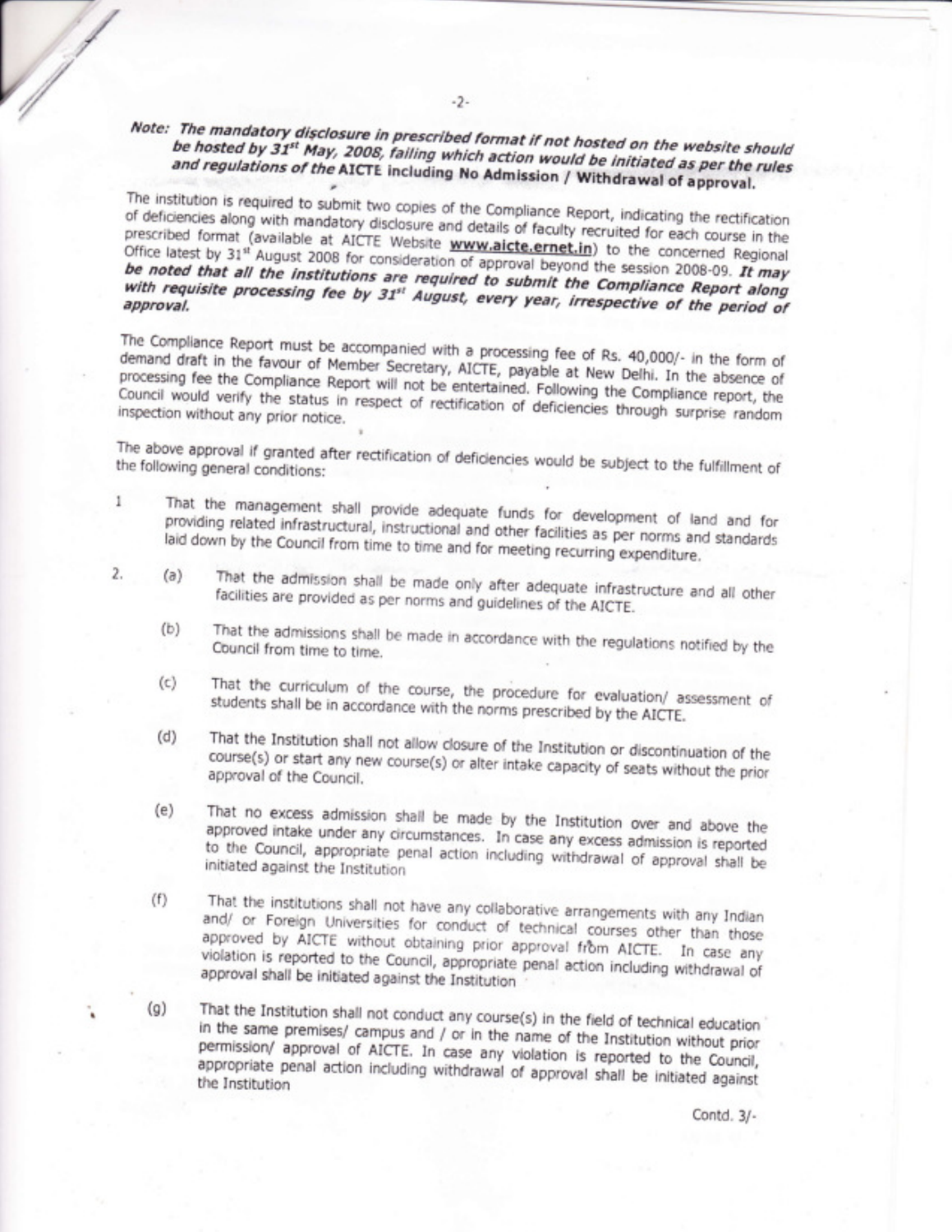- (h) The institution shall not conduct any non-<br>campus under any circumstances. In case (h) The institution shall not conduct any non-technical course(s) in the same premises/ campus undgr any circumstances. In case any violation is reported to the Council, appropriate penal action including withdrawal of approval shall be initiated against the institution
	- That the institution shall operate only from the approved location, and that the institution shall not open any off campus study centers/ extension centers directly or in collaboration with any other institution/ university/ organization for the purpose of imparting technical education without obtaining prior approval from the AICTE.
	- That the tuition and other fees shall be charged as prescribed by the Competent Authority within the overall criteria prescribed by the Council from time to time. No capitation fee shall be charged from the students/ guardians of students in any form.
	- That the accounts of the Institution shall be audited annually by a certified Chartered 5 Accountant and shall be open for inspection by the Council or any body or persons authorized by it,
	- That the Director/ Principal and the teaching and other staff shall be selected according to 6 procedures, qualifrcations and experience prescribed by the Council from time to time and pay scales are as per the norms prescribed by the Council from time to time.
		- (a) That the institution shall furnish requisite returns and reports as desired by AICTE in order to ensure proper maintenance of administrative and academic standards'
			- (b) That the technical institution shall publish an information booklet before commencement of the academic year giving details regarding the institution and courses/ programmes being conducted and details of infrastructural facilities including faculty etc, in the form of mandatory disclosure. The information booklet may be made available to the stakeholders of the technical education on cost basis. The mandatory disclosure information shall be put on the Institution Website. The information shall be revised every year with updated information about all aspects of the institution.
			- (c) That it shall be mandatory for the technical institution to maintain a Website providing the prescribed information. The Website information must be continuously updated as and when changes take place,
			- (d) That a compliance report in the prescribed format along with mandatory disclosures on fulfillment of the above conditions, shall be submitted each year by the Institution within the time limit prescribed by the Council from time to time i.e. 31<sup>st</sup> August 2008 for the current year.
			- (e) That if Technical institution faiis to disclose the information or suppress and/ or misrepresent the information, appropriate action could be initiated including withdrawal of AICTE approval.

+

- That all the laboratories, workshops etc. shall be equipped as per the syllabi of the concerned affiliated University and shall be in operational condition before making admissions.
- That a library shall be established with adequate number of titles, books, journals (both 9 Indian & Foreign) etc as per AICTE norms
- That a computer center with adequate number of terminals, Printers etc. shall be established as per AICTE norms, IU

Contd. 4/-

 $\overline{7}$ 

8

3

4